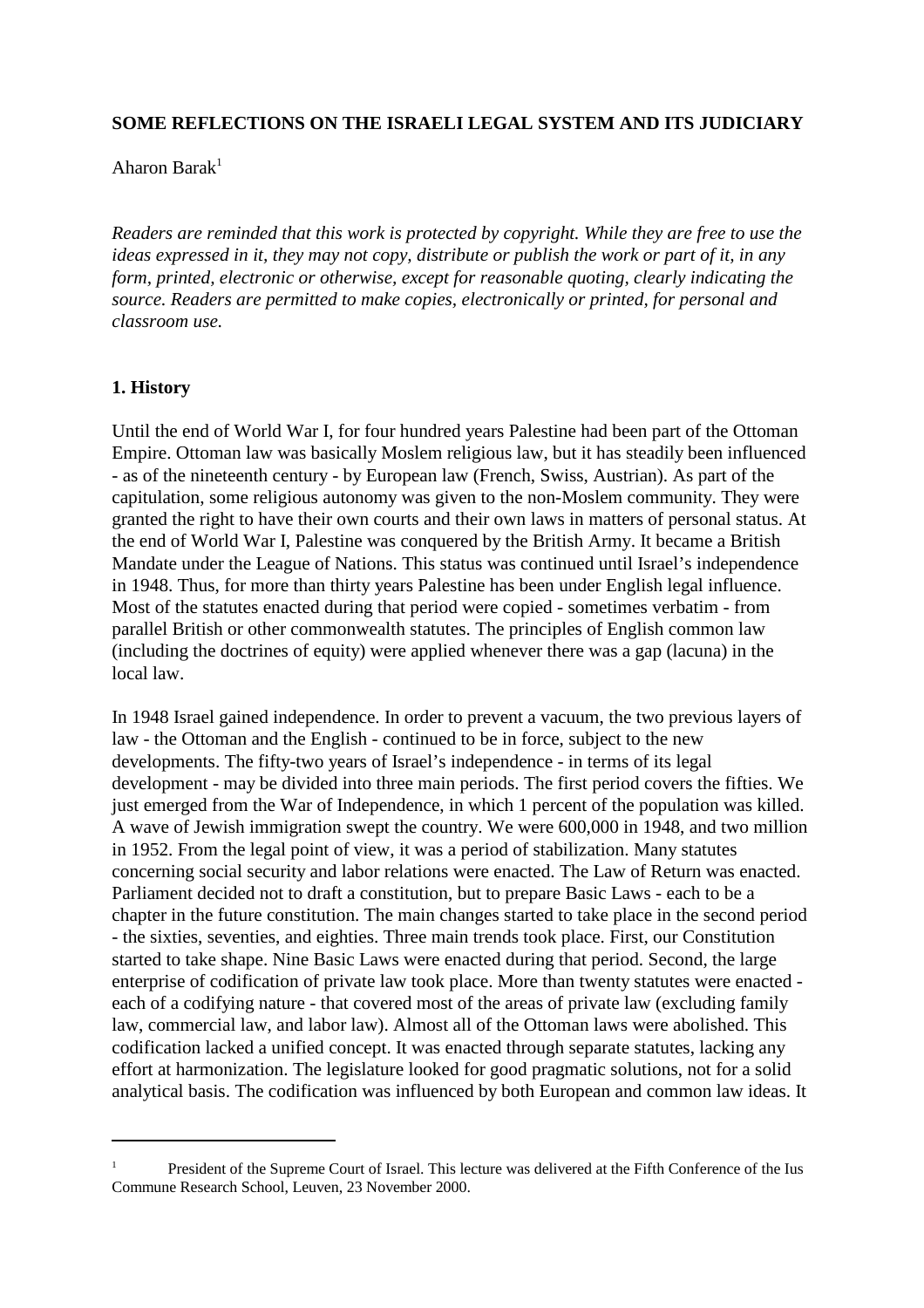has its own original solutions. It worked well. At the end of that period, the formal link to English common law was abolished. A statute was enacted in 1980, providing that gaps in the law should be filled by analogy, and in its absence by reference to the principles of liberty, justice, equity, and peace of Israel's heritage. Third, the Israeli judiciary started to develop its own common law - 'common law Israeli style.' Large parts of Israel's laws are the product of Israel common law (e.g., administrative law, evidence, compensation).

The third period started with the nineties. In the public law sphere, two additional Basic Laws were enacted, dealing with human rights. They constitute our Bill of Rights. In the private sphere, a new effort of unifying and modernizing our codification took place. A committee, chaired by myself, finished its report. We prepared a new and modern Civil Code, which will be presented soon to our Parliament. This period was also marked by very important developments instigated by our judiciary. We decided that all the Basic Laws are the supreme law of the land, and that there is judicial review of legislation in light of the Basic Laws. We have done so, in spite of the fact that there is no supremacy clause in the Basic Laws, and against a line of cases that provided that until the unification of the Basic Laws into a constitution, the Basic Laws should be viewed as regular statutes. With these judgments, a whole process of constitutionalization of our law started. All statutes are interpreted in light of the new balance between the individual and society, as provided in our Bill of Rights.

## **2. Characteristics**

Israel's legal system is part of Western legal culture. The state's ideology is governed by the rule of law; the basic approach is secular, liberal, and rational. The social system aspires to solve problems by means of law and the courts; law is understood as a concept that ensures social progress and change. The individual has rights as well as obligations.

Religious law - Jewish, Moslem, Druze, and Christian - is positive law. Its force comes from the secular legislator. Its scope is limited. It applies basically to questions of marriage and divorce, which are adjudicated by religious courts. In other family matters, it applies only if all parties concerned agree. Questions of marriage and divorce are subject to private international law. Thus, nonreligious marriages performed outside Israel, will be recognized by the civil - though not by the religious - courts. There is no state religion, and religious law does not apply outside family law.

This state of affairs is subject to great concern at home. The religious people think it is not enough. Secular people - who constitute more than three-quarters of the population - think it is too much. This situation continues for political reasons. It creates many difficult problems. It violates human rights, as there is no civil marriage or civil divorce. It is a question we shall have to solve soon, mainly because of the Russian immigration to Israel. Over the last ten years, more than one million people from Russia came to Israel under the Law of Return. A third of them are not Jewish. Interreligious questions are coming up more and more.

## **3. A mixed jurisdiction**

Within the Western legal culture, to which legal traditions do we belong? We have some Roman-German influences. Our codification is basically a civil law codification. It is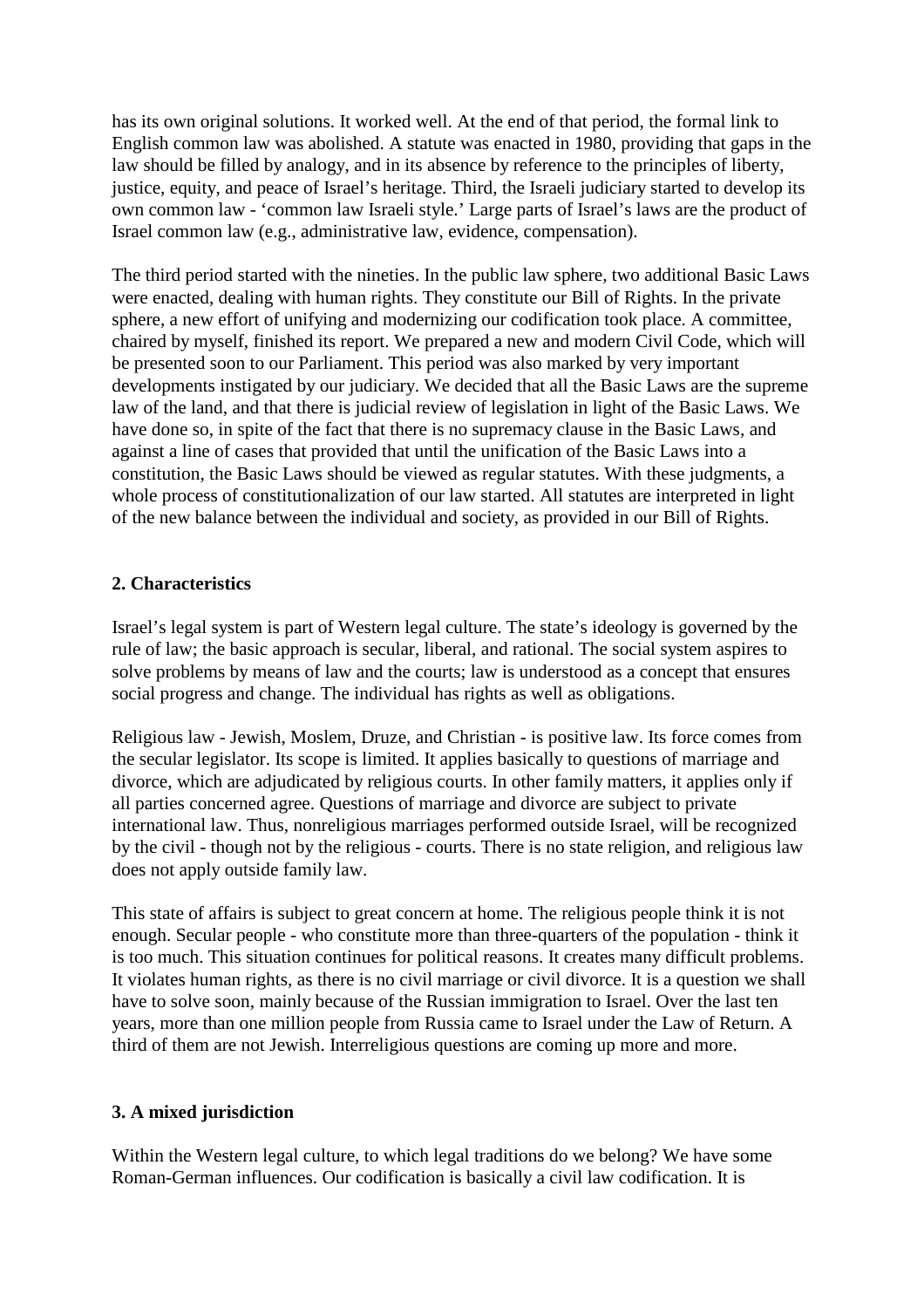influenced by civil law ideas - good faith, abuse of right, etc. A judge's power to fill gaps in statutes also originates from the civil law tradition; however, we cannot be classified as having a civil law tradition. We are much closer to the common law tradition than to the civil law tradition. We do recognize an Israeli common law. The role of judge-made law in Israel and the role of judges in our society - is typically common law. We have the rule of precedents. Judgments of the Supreme Court bind any court but the Supreme Court. Our judicial system has a pyramidal structure - with one Supreme Court. We write judgments as a common law court does. The judgments are personalized; there are majority, minority, and concurring opinions. At times, the judgments are very long and detailed. They provide extended reasons for the judgment. The main common law legal institutions, like trust and equitable rights Israeli-style, are recognized. Our jurisprudence - the *Methodenlehre* - is common lawish. It is adopted by our judges to serve our needs. It is created and changed mainly by the judiciary. It creates, of course, many problems. In normal circumstances, doctrine precedes, and gives rise to legislation and judicial decisions. In Israel, the process is the reverse. The legal plant creates the ground from which it blossoms.

With all the influences of the common law, we are not a purely common law country. What are we? To which family do we belong? Are we legal orphans? It seems to me that we belong to the legal system of 'mixed jurisdictions.' Other members of our family are, inter alia, Quebec (French and English influences), Scotland (French and English), Louisiana (French and American), South Africa (Roman-Dutch and English), Sri-Lanka (Roman-Dutch and English), and Cyprus (Greek and English).

Legal systems of mixed jurisdictions are a recognized phenomenon, though not enough research has been done on their common behavior; however, with all their similarities, they cannot be grouped into a single family. Their legal style is different; they lack a common history. Thus, though Israel belongs to the Western legal culture, we do not belong solely to the commonly accepted families of Western legal culture. We have our own style, which is similar to but different from the common law family. Let me describe some of our peculiarities.

#### **4. A Jewish and democratic state**

Our Bill of Rights - Basic Law: Human Dignity and Liberty, and Basic Law: Freedom of Occupation - provides: 'The purpose of this Basic Law is to protect human dignity and liberty, in order to establish in a Basic Law the values of the State of Israel as a Jewish and Democratic State<sup>'</sup>

The values of the State of Israel as a democratic state have two aspects, a formal aspect and a substantial aspect. The formal aspect - the formal democracy - means free elections and majority rule; the substantial aspect - the substantial democracy - means an independent judiciary, separation of powers, and human rights. Too often many people - including politicians - refer to democracy only in its formal aspect. This is regrettable. When the majority takes away human rights from the minority, this is against democracy. There is no democracy without human rights. Of course, different democracies may have different concepts of human rights, or separation of powers, or the independence of the judiciary. Thus, in shaping our understanding of the values of the State of Israel as a democratic state, all those different concepts will be taken into account.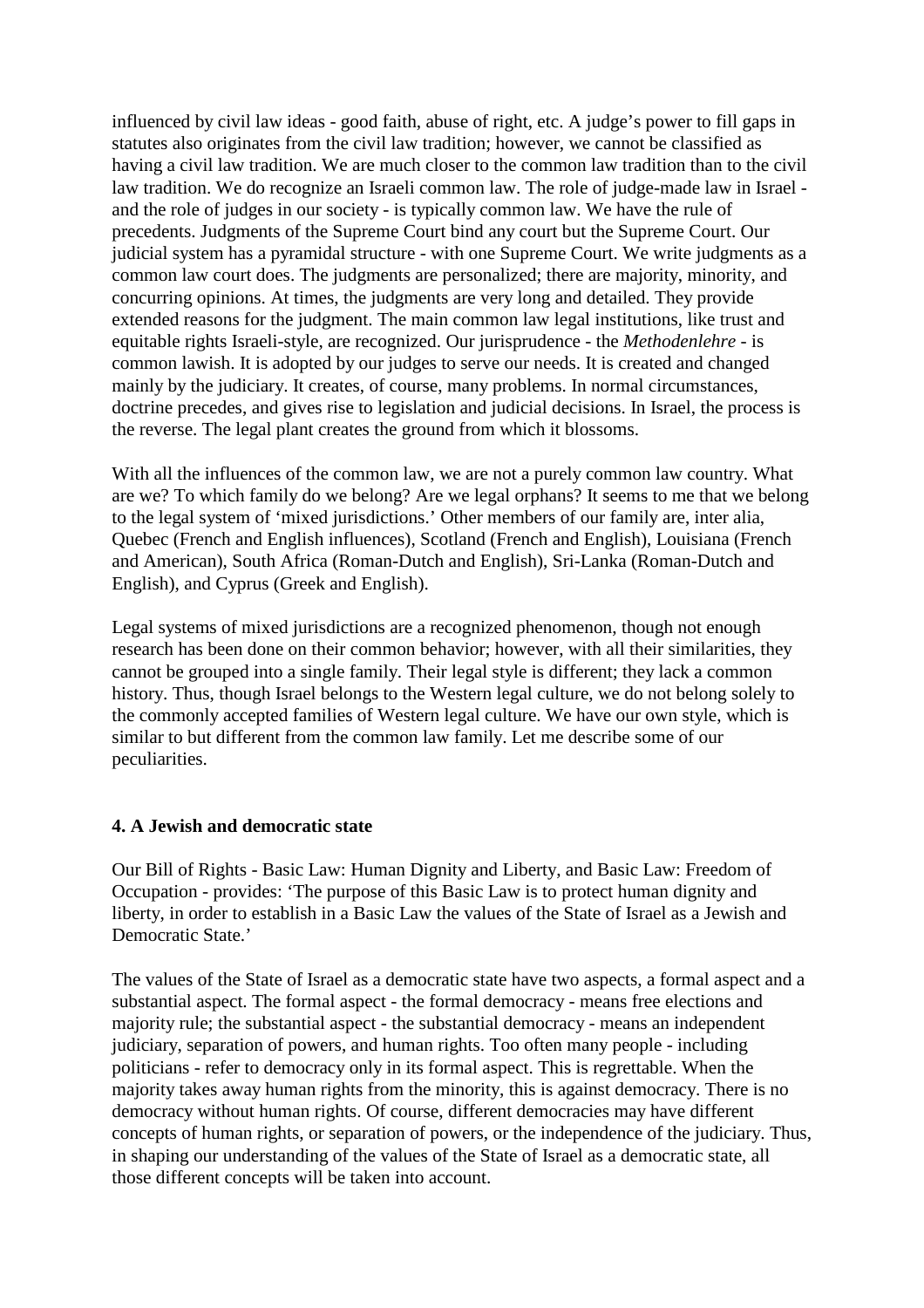What do we mean by the values of the State of Israel as a Jewish state? And what is the relationship between the values of Israel as a democratic state and a Jewish state?

The values of the State of Israel as a Jewish state mean two things: First, Israel as Zionist state. It means that the *raison d'être* of Israel is to solve the Jewish problem by creating a state to which every Jew has a right to come. It is expressed by the Law of Return (1950), which provides that every Jew (and his non-Jewish family) has the right to enter Israel and to become Israeli citizens. Second, Israel as a Jewish heritage state. This does not mean faith in God but that Jewish values, of different levels of abstraction, and the Jewish heritage, are part of our basic values.

There is, of course, a tension between the values of the State of Israel as a Jewish state and its values as a democratic state. We should not intensify these contradictions. We should find a synthesis between the conflicting values. A good example is Israel's attitude toward the non-Jews in Israel. Out of more than six million citizens, more than a million are non-Jews - Moslems, Christians, and Druze. A non-Jew has no right to immigrate to Israel. He has to be nationalized. This reflects Israel as a Jewish state. But in Israel itself, all are equal. Jew and non-Jew should have full and equal rights. True, a special key to enter the home was given to Jews and their families as Israel was established to solve the Jewish problem; however, once the individual is inside the house, he enjoys the same rights as every other member of the house. There is no discrimination among the members of the house. In a great number of cases, the Israeli Supreme Court expressed this principle. Recently, I delivered a judgment in which we pronounced that the state must treat Jews and Arabs equally in the allocation of state land. We were criticized that that decision would be the end of Zionism. Nothing could be more false. Zionism is not based on discrimination between Jews and Arabs. Zionism views Israel as a national home for Jews; however, it is based on the negation of racism, and on concepts of equality.

## **5. State and church**

Israel has no 'official religion.' The Jewish religion is not a state religion; however, unlike most legal systems of the Western legal culture, we do have a duality of civil and religious law. It was inherited from the Ottoman tradition. By it, questions of personal status (mainly marriage and divorce) are adjudicated by religious courts that apply religious law. Thus, we do not have civil marriage or civil divorce. Furthermore, for political reasons, there are statutes that enforce some religious beliefs. For example, in some cities there is no transportation on the Sabbath. All state facilities - like the army - keep kosher. There is no separation of state and church. The state provides religious services for those who need it. All this creates many tensions in our society. It is a time bomb that, if not dealt with properly, may have severe consequences.

#### **6. A quasi-presidential system**

Our political system is peculiar. As far as elections to the 120-seat Parliament are concerned, we have the proportional system. All Israel is one district. Every 30,000 or so citizens can elect one Member of Parliament. It tends, of course, to encourage the existence of many political parties. In the current Parliament, seventeen parties are represented. There is a very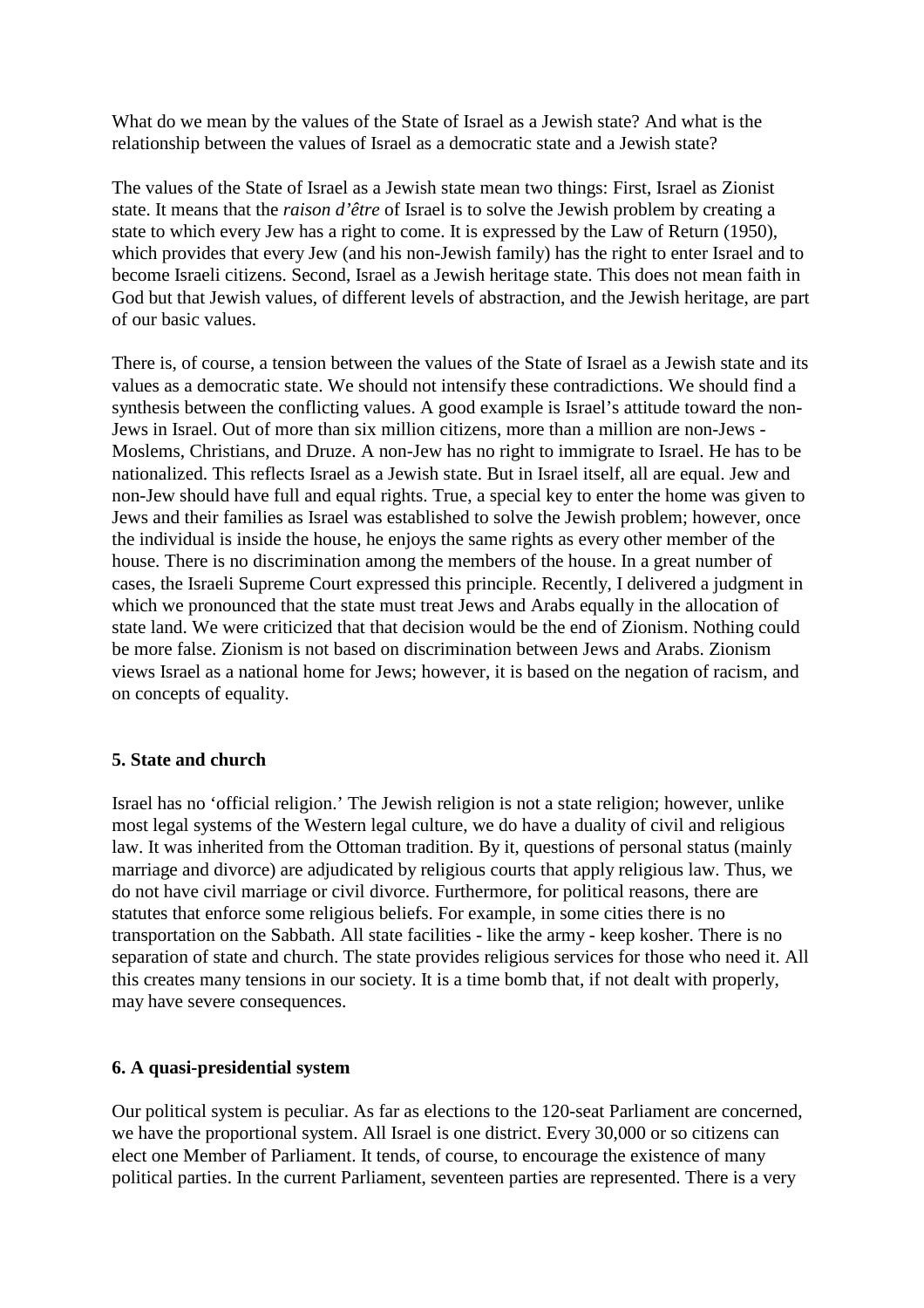low threshold requirement: 1percent. Unlike in a parliamentary system, Parliament does not elect the Prime Minister. The Prime Minister is elected - like a president in a presidential system - directly by the people; however, unlike in the presidential system, our Parliament may - by vote of no confidence of 61 members or more - oust the Prime Minister and his government from office. In such a case, there are new elections, both for Parliament and for the Prime Minister. The rationale of this peculiar system was to weaken the small parties, and to strengthen the stability of the government. Many think that this original system failed, and that we should go back to the pure Parliamentary system.

# **7. Codification**

One of our main characteristics is our present law is the codification of civil law. It is spread over more than 20 statutes. We have by now finished - more than 15 years of work - a new draft of our Civil Code. It will not include commercial law, family law, or labor law.

In the tradition of a civil code, it is not detailed. It does not include administrative or criminal aspects. Consumer protection legislation is also excluded.

The general part includes some general concepts, e.g. good faith, and the idea that he who wronged should not benefit from his wrongdoing. These general concepts will apply throughout the whole Code. We have a general provision as to the purpose of the Code. Such a provision should serve merely for interpretive purposes. The purpose of the Code is:

- 1. to protect human rights;
- 2. to achieve justice and honesty;
- 3. to further security, certainty, and efficiency;
- 4. to create harmonization in the civil law;
- 5. to protect vested rights;
- 6. to protect reasonable expectations and reliance interests;
- 7. to achieve reasonable results.

Generally, the Code is based on a number of substantive principles, such as the autonomy of the private will, protection of the reliance interest, the good faith principle, and the precedence of substance over form.

- We have added a chapter dealing with juristic acts - a continental concept unknown to most of our lawyers.

- We have added a special chapter on remedies. It combines remedies for breach of contracts, torts, and violation of statutes.

- We have an interesting chapter about frustration, which includes *force majeure* and change of circumstances.

- We have a special chapter about confidential relations, including obligations not in conflict of interest. It applies to all such relations throughout the Code.

- In torts, we have opted for a mixed solution. There are only two main torts - negligence and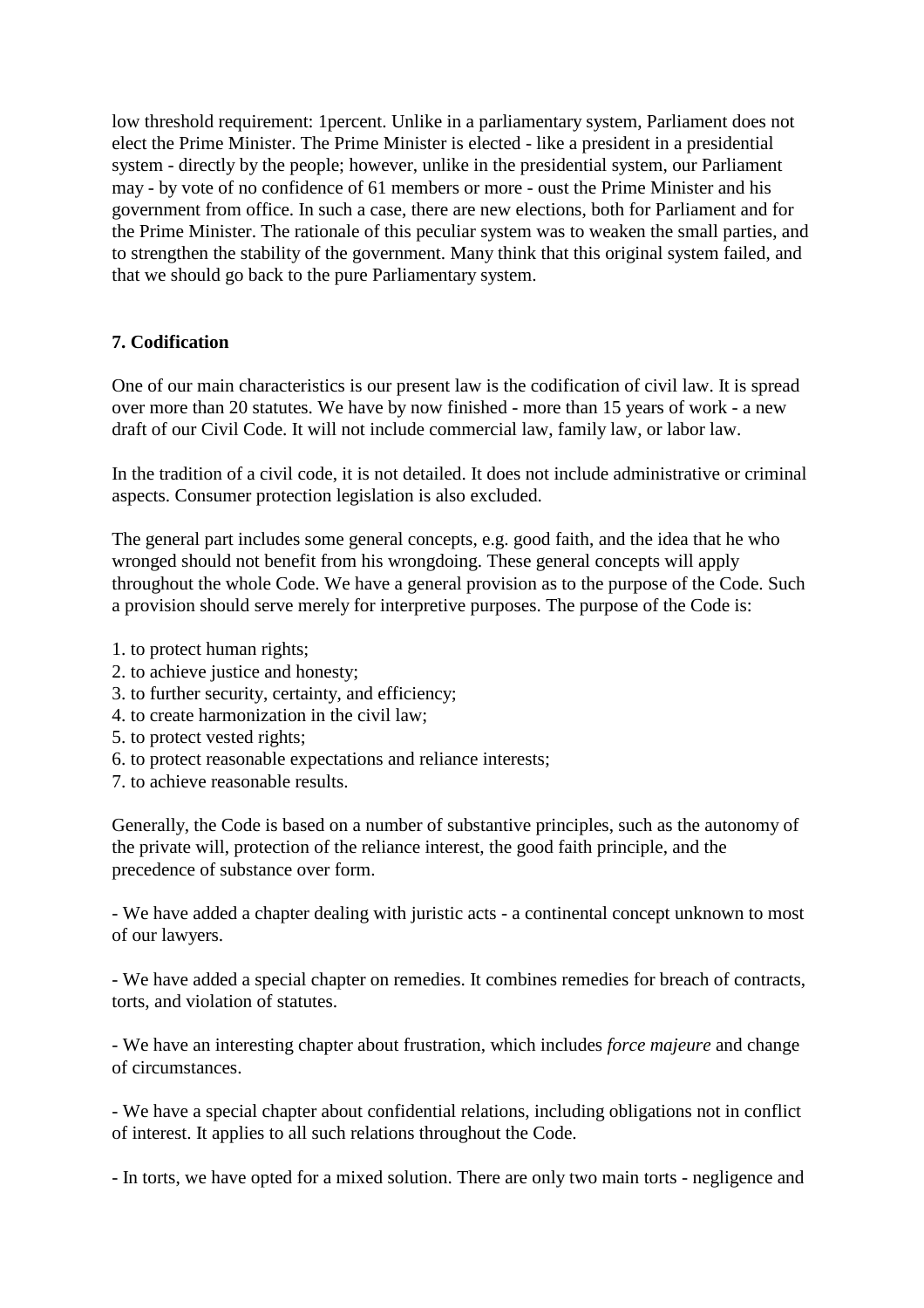breach of statutory duty. Then there is a list of some ten civil wrongs (like trespass, nuisance, conversion), which are only examples of negligence. There is a special regime as to liability in torts of public officials. They will have immunity unless they acted maliciously. The state (as such and vicariously) is liable for any tort (including negligence) of its employees.

- A special chapter deals with the question of conflict between rights on the same subject matter, e.g., the owner promises to sell or to give as a gift the same right to A and to B. It deals with purchase in the open market.

- A new chapter was added about time limitation (four years).

The Code was prepared by a committee of experts, mainly professors from the Israeli universities and experts from the Ministry of Justice. The draft will now be circulated for remarks. We do have a problem, namely how to present it to our Parliament.

# **8. Judiciary**

One of the main characteristics of the Israeli legal system is its judiciary generally, and its Supreme Court particularly.

We form a group of fewer than 500 judges adjudicating more than a million new cases every year. All of us were appointed by the same method. Formally, it is the President of the State of Israel who appoints the candidate, the name of whom is presented to him by an appointment committee. This committee consists of nine members: two ministers, appointed by the current executive branch, two Members of Parliament, appointed by the current Parliament - one from the coalition, and one from the opposition - two lawyers, appointed by the Israeli Bar Association, and three justices of the Supreme Court: its president (ex officio) and two additional judges elected by the justices of the Supreme Court. If you take a closer look at the committee, you will see that a 5 to 4 majority are nonpoliticians (the three judges and the two lawyers). Thus, all of our appointments are on merit; no politician serves as a judge. I do not know the political views of my fellow judges.

As in a common law system, the judges are appointed from among the lawyers. After law school, you become a practicing lawyer. At the age of 35 to 40, you will apply to become a trial court judge. Appointment to the Court of Appeal is usually done from the best trial court judges. At the Supreme Court - there are twelve justices - most of the judges come from the Courts of Appeal. Some come from 'outside': law professors (one or two, not more) or attorney generals. I myself was both a law professor and an attorney general. All judges are to serve until the age of 70, when we must retire.

We have a very good judiciary. The public places considerable trust in it. Our Supreme Court - which is the final court in all matters, e.g. constitutional, administrative, civil, and criminal matters, and also exercises reviewing authority over all special courts, e.g. labor courts, religious courts, and military courts - is very good Supreme Court. We are very active in making law. It is a nonformal court. Substance, not form is its message. Our tool is, of course, interpretation - teleological interpretation. We do not ask what the intention of Parliament was when drafting a statute; we ask what the purpose of the statute is. Both in interpreting and developing our common law, we often use the general principle of our legal system. We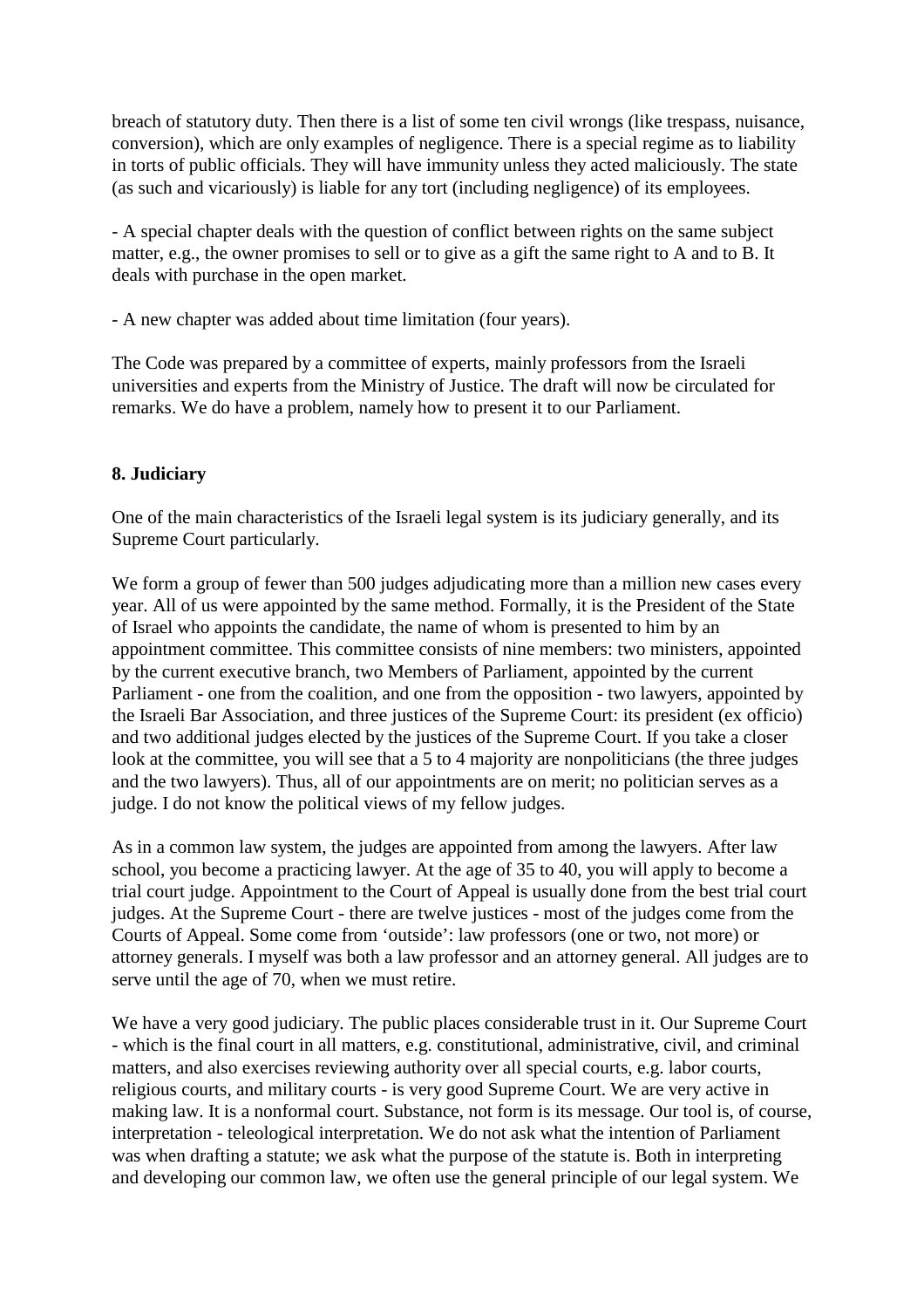created interpretive presumption, by which we presume that the purpose of every statute is to further the basic values of the Israel legal system. By these techniques, we have been able to create a whole range of human rights - such as free speech, freedom of religion, equality and other political and some social rights, even in the period before our Bill of Rights. Thus, we do have a very sophisticated network of common law human rights. Furthermore, we developed - within the Israeli common law - a very detailed network of legal norms by which we review administrative decisions both of the legislature (like the German Constitutional Court) and the decision of the executive branch (like the French *Conseil d'Etat*). We use concepts such as reasonableness (from the common law), proportionality (from the continental systems), and fairness (from both) as our tools for social engineering. We frequently use the concept of the 'basic values of our society.' In many cases, the basic values of our legal system clash with one another. We fail in balancing the competing values. Thus, balancing is one of our main tools. We developed a whole theory of balancing - ad hoc balancing and principled balancing, horizontal balancing and vertical balancing, etc. As balancing is connected with the problem of weighing the different values, we have developed theories of weighing values, and of balancing them at the point of conflict. We do it both in public law and in private law. As mentioned, judicial review of legislation is the product of case law, without a solid basis in the text of our Basic Laws. In our judicial work we rely heavily on comparative law. American and Commonwealth cases, as well as continental literature, are read and cited by our judges. At the Supreme Court, every year we have volunteer clerks from foreign countries - France, England, America, Germany, Canada, etc. who prepare for us legal opinions analyzing foreign law.

The activism of the Supreme Court was manifested in its decision to review actions of the Military Commander in the territories occupied after the Six-Day War. The Supreme Court could have declined jurisdiction. It could have said that the actions of the Military Commander are Acts of State; that they are nonjusticiable; that they were committed outside Israel. We declined all such techniques. We decided to exercise full review of every activity of all Israel's officials in every part of the world. Our main tools were the international laws of belligerent military occupation.

In order to develop our common law of human rights and the rule of law in government, we decided to limit to a minimum the doctrine of nonjusticiability. We have case law about the legality of the Oslo agreement and about the obligations of our army in Lebanon. We also decided to accept the *actio popularis*. Thus, when an important question of the rule of law comes up, we do not require standing. Everyone can come to the Court. Such cases go straight to the Supreme Court.

We have developed many rules about honesty and decency in government. We obliged our Prime Minister to fire a minister who was indicted and refused to resign. We held that the Prime Minister must not appoint as a director general of a ministry a person who committed offenses, but was not tried because he was pardoned by the President. We *do* review decisions of our President about pardon; we *do* review decisions of the Attorney General to prosecute or not to prosecute; we *do* review the activities of our police and security services. Thus, a year ago we decided that some techniques of interrogation that they were using are illegal; we *do* review all decisions about administrative detention. Recently, we ordered the release of some Lebanese citizens who were held in Israel.

Our activism is not limited to public law. We are open-minded and active also in private law.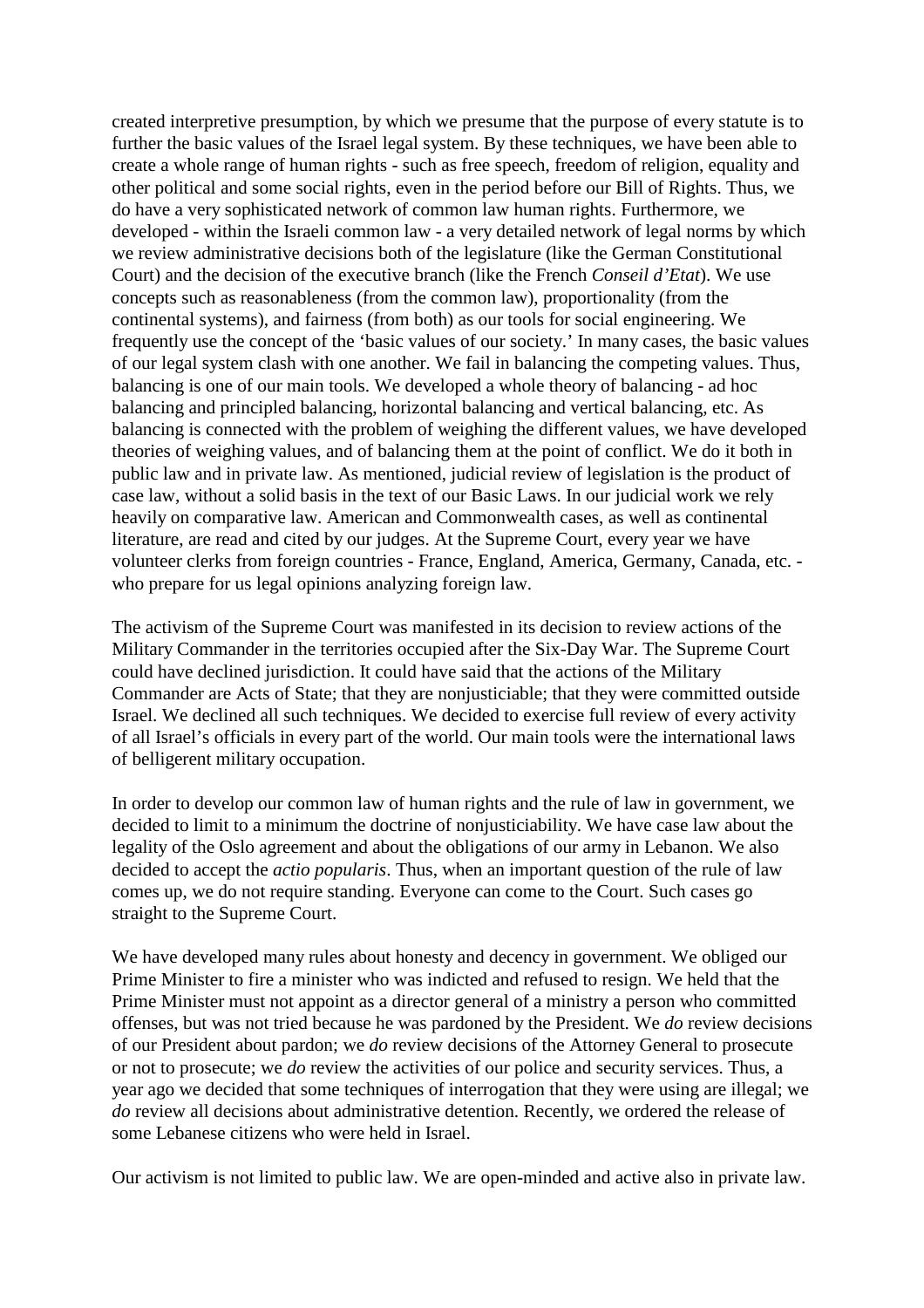You can imagine that there is a great deal of tension between the Supreme Court and the other branches of government. We are accused of being a nondemocratic body, imposing our will on our people. Such a tension is inevitable. Criticism is inevitable. Let me finish my presentation to you by outlining my judicial philosophy as to how judges like myself should exercise their discretion in the face of this criticism.

They should not abandon their role as protectors of human rights in a free and democratic society. They should not defer to the other branches when it comes to the question of the proper balance between competing constitutional values. They should not be apologetic for their nonrepresentative character. Courts are not representative bodies, and it would be a tragedy if they were to become representative. Their role is to give effect to the deep values of their society as expressed in its basic documents, its traditions, and its history. Their role is not to express the mood of the day. What should a judge *do*? My main advice is a very simple one: Be truthful to yourself and to your judicial philosophy. Here are some observations based on my judicial philosophy.

(1) We should be neutral with respect to the parties. Neutrality does not mean apathy to the plight of the parties. Neutrality does not mean indifference with respect to democracy, separation of powers, judicial independence, or human rights. Neutrality means fairness and impartiality. It means the confidence of the parties and of the people in the judge's moral integrity, and their conviction that the judge's sole motive is the protection of the rule of law, not his own power or prestige. Neutrality means giving weight to the arguments presented before the judge regardless of the importance of the maker of those arguments. Everyone is equal before the judge.

(2) We should be objective. We should rely on normative requirements that are external to ourselves. A judge should not impose his own subjective values on the public. A judge should reflect the basic values of the democratic society in which he lives. Of course, the judge is a product of his era, shaped by the times and the society in which he lives. Objectivity is not to amputate the judge from his or her surroundings. The goal is to permit the judge to express the deep values of his or her nation. In doing so, the judge should reflect history, not hysteria. The judge should give effect to basic values, even when those values do not correspond to the 'shifting winds' of public opinion. Populism and judging are two contradictions. Thus, a judge should be sensitive to the need to maintain public confidence in the judiciary. 'Lack of confidence in the judiciary' - wrote De Balzac - 'is the beginning of the end of society.' The judge has neither sword nor purse. All he has is the public's confidence in him. However, the need to ensure confidence does not mean the need to guarantee popularity. We have tenure in office in order to be able to overcome populism, and to give effect to the basic values of our society. Of course, basic values may change. A delicate border exists between new basic values and shifting winds of public opinion; a delicate border exists between the new social climate and the new realities to which a judge should be sensitive, and public pressure to which a judge should be opposed.

(3) We should be sensitive to the weight of our office and to the constraints it imposes. We should be self-critical and open-minded. We should be open to new ideas. In a pluralistic society, there are many points of view, and there may not be one right solution. A judge should lack any traces of arrogance. He should show intellectual humility. He should admit errors. The strength of our judgments lies in our ability to be self-critical and to admit our errors in the appropriate instances. Law has not started with us; it will not end with us.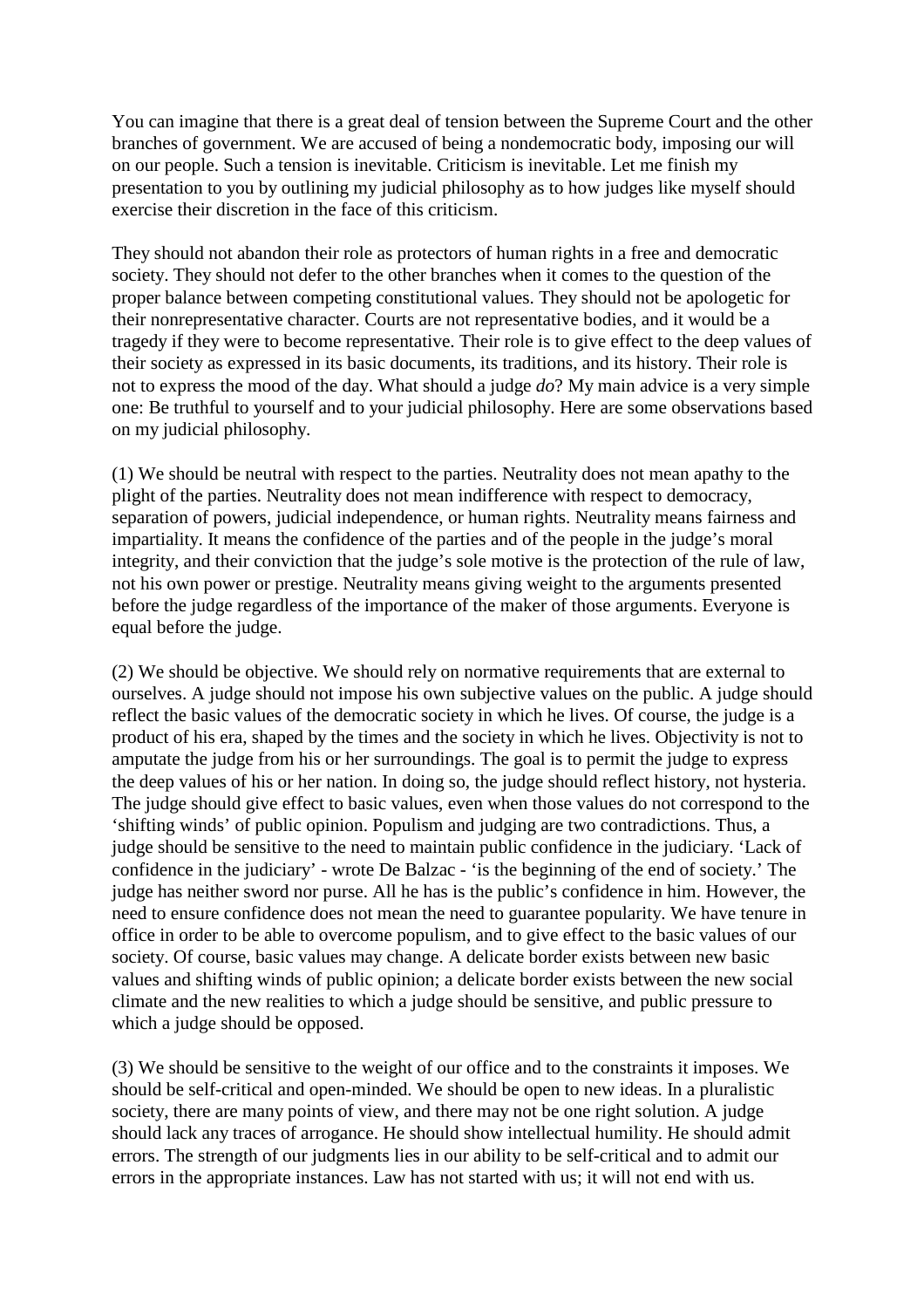(4) A judge should be sensitive to tradition. Tradition means a sense of history. Tradition means an appreciation of precedent. Tradition means consensus. Tradition means a fusion of the horizons of the past and the present. It means a dialogue between generations. In this respect, every judgment is a link in a chain; a chapter in a book. We should always realize from where we came, and to where we are going. We should always look backward and forward. Our judgment must fit the existing web of law. It must be a solid basis on which the future can be built.

(5) A judge should be part of his people. It is said that we sit in an 'ivory tower.' But my tower is in the hills of Jerusalem, not on the Olympus. It is of the essence that a judge be fully conscious of his or her surroundings, of the events preoccupying the people. It is the judge's duty to study the country's problems, to read its literature, to listen to its music. The judge is part of his or her epoch, the son or daughter of his/her time, the product of his or her nation's history.

(6) A Supreme Court judge should not view his role as aimed to correct individual mistakes. The corrective function is vested in the appellate courts. A Supreme Court judge has a special role. It is to close the gap between life and law and strike a proper balance between the need for change and preservation of the status quo. 'Law must be stable' - Professor Roscoe Pound said - 'yet it cannot stand still.' Stability without change is decline; change without stability is anarchy. We must ensure stability through change. The law, like an eagle in the sky, is only stable when it moves. Our moves should usually be evolutionary rather than revolutionary. Continuity, rather than a series of jumps, is involved. But there are special moments when bold steps are required. We should not miss those moments. At those moments, the tensions between the Supreme Court and the other branches will reach their peak. This is natural. This should be anticipated. Yes, in many cases, the job of the Supreme Court is to reflect the deep public consensus, and not to create it, though not in all cases. There comes a moment when the court should lead; where the court is the crusader of a new consensus.

(7) Judges should be aware of the complexity of the human being. Our approach should be holistic. When we construe one statute, we construe all statutes. During our life in law, we will face many conflicting theories: naturalism, positivism, realism, feminism, and economics, law and literature, law and … and many others. There is some truth in all of them. They reflect different aspects of the human experience. A judge will be faced with conflicting values, policies and interests. Alongside every thesis there is an antithesis. It is our job to have the proper synthesis. Our main tool is balancing and weighing. These are, of course, just metaphors. What they mean is the duty to identify the values, the interest, and the policies involved, and to realize their relative importance at the point of conflict. By doing so, the judge should give effect to the values and principles that reflect the deeply embedded convictions of his democratic society. This balancing process by no means requires that the judge to sacrifice the state on the altar of individual rights. A constitution is no prescription for national suicide. The judge's job is to achieve a delicate balance between community and individual, between the needs of the public and the rights of the individual. And when the scales are in a delicate balance, the judge should give special weight to one of the most important values - justice. The justice should do justice. The process of balancing should be a rational process. We must manifest reason, not fiat. The method by which the judge weighs and balances and the method by which the legislature weighs and balances the same values are two different methods. The legislative process is political; the judicial process is normative. The judicial weighing and balancing should, in Professor Dworkin's terms, 'fit'